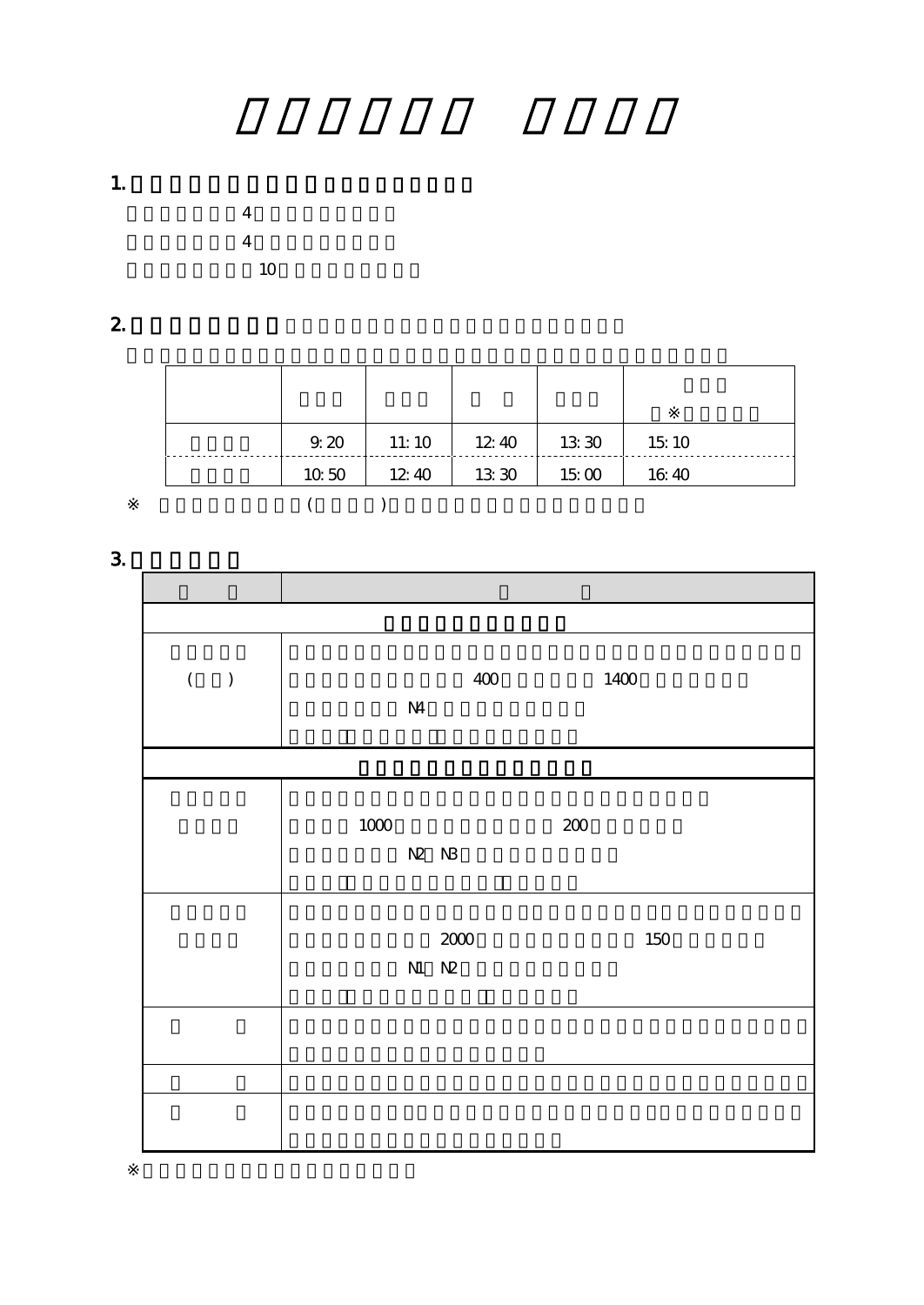$5.$ 入学式 クラス編成試験 入学オリエンテーション 4 9 健康診断 5 10  $\begin{array}{cccccccc}\n6 & & & 6 & 11 & & & 7 & 12 \\
1 & & & 10 & & & 12 & 2 \\
8 & & & 12 & & 1 & & 2 & 3\n\end{array}$ 9 1 10 12 卒業式 3 夏休 8 冬休 12 月中旬 1 月初旬 春休 2 3  $6.$ 正規 学校教育における12年以上 課程 修了していること  $7.$ 

在日外国人 場合 広島 2 年以上在職しているか 定住 永住等 資格があること  $\frac{1}{2}$ 

8. with the set of  $\mathbf{S}$ .

| 1.           | 100,000 | 100,000  | 100,000     | 100,000   |
|--------------|---------|----------|-------------|-----------|
| 2            | 300,000 | 600,000  | 1, 200, 000 | 900,000   |
| $\mathbf{3}$ | 17,500  | 30,000   | 55,000      | 42,500    |
| 4.           | 4,000   | 7,500    | 15,000      | 11,500    |
|              | 421,500 | 737, 500 | 1,370,000   | 1,054,000 |

4.授業の進め方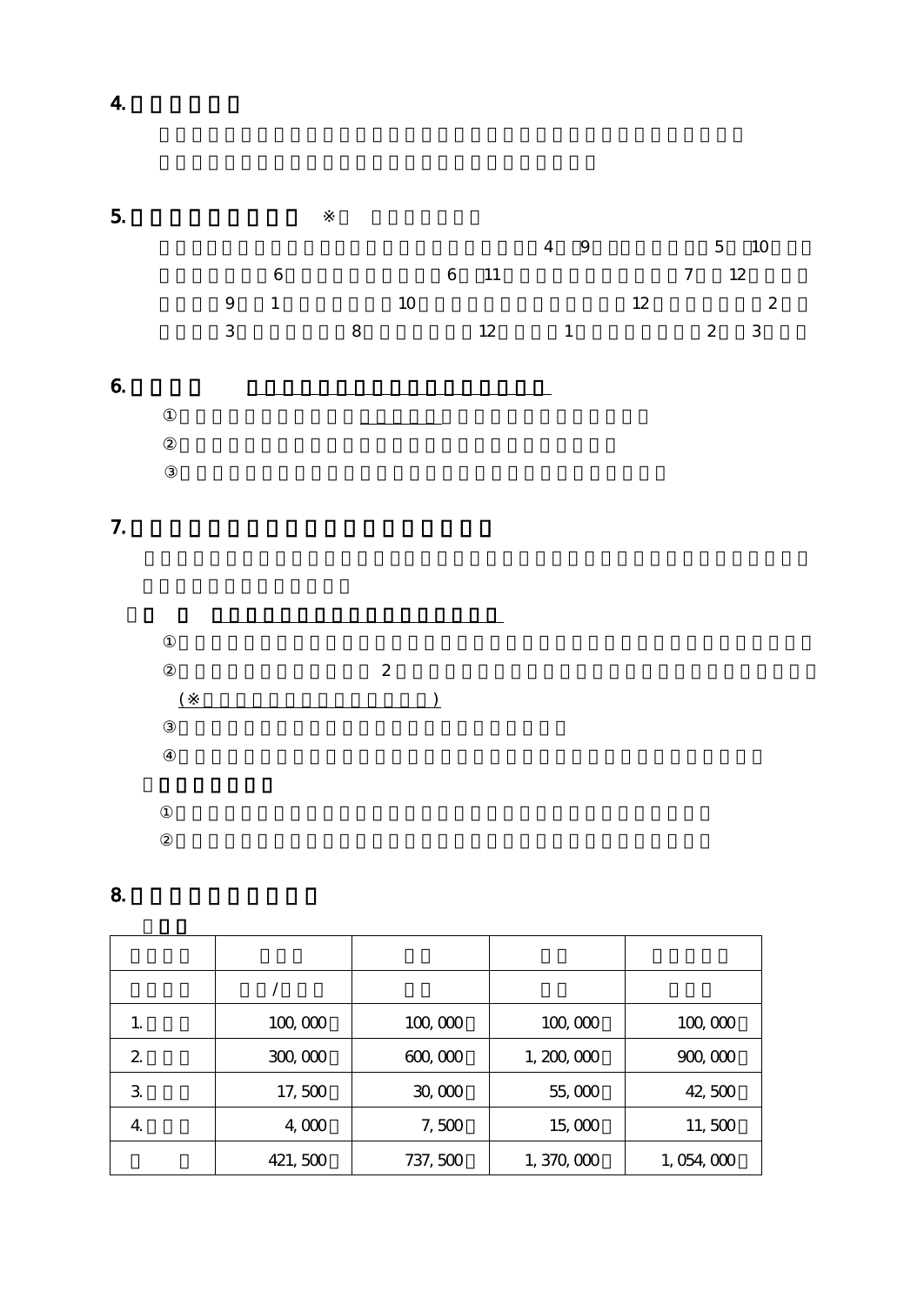| $\,<\,$ | $\geq$                               |                          |  |               |  |  |
|---------|--------------------------------------|--------------------------|--|---------------|--|--|
|         | 2013 4月入学 2012 11 19 ( ) 2013 3 30 ( |                          |  |               |  |  |
|         | 2013 10                              | 2013 5 20 () 2013 8 31 ( |  |               |  |  |
| $\,<\,$ | $\geq$                               |                          |  |               |  |  |
|         |                                      | 10001800                 |  | $100017:00$ ( |  |  |
|         |                                      |                          |  |               |  |  |

 $\sim$  2

 $\mathbf 1$ 

4 4cm 3cm 1  $($ 

 ${\bf \underline{http://www.hynca.jp/jp/\hskip.1cm}$ hyj@hiroshimaymca.org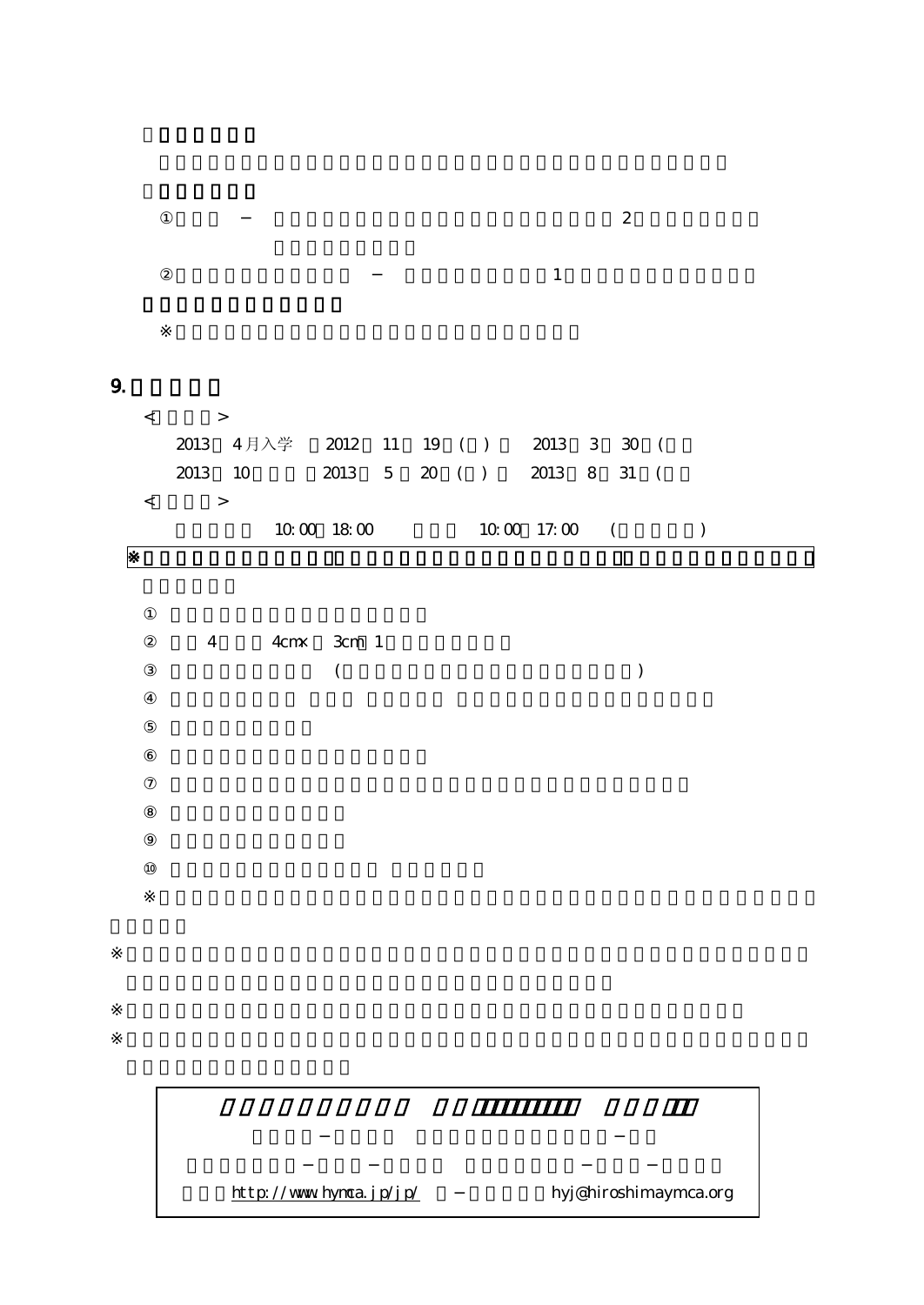# **JAPANESE LANGUAGE COURSE**

*Hiroshima YMCA College General Information (Here after HYC)*

## **1. Course**

 1-Year Course : 60 students 2-Year Course : 60 students 18-month Course : 60 students

## **2. Class Schedule**

Classes are held Monday through Friday. (Students are not required to attend on Saturdays, Sundays, National Holidays and school designated holidays, unless otherwise notified.)

|               |       | $(1st period.)$ $(2nd period.)$ | (Lunch) | $(3rd period.)$ $(4th period.)$ |                       |
|---------------|-------|---------------------------------|---------|---------------------------------|-----------------------|
|               |       |                                 |         |                                 | Home Room, Electives) |
| <b>Starts</b> | 9:20  | 11:10                           | 12:40   | 13:30                           | 15:10                 |
| Ends          | 10:50 | 12:40                           | 13:30   | 15:00                           | 16:40                 |

Electives are offered in English, Math, and Social Studies.

## **3. Curriculum**

| <b>Subject</b>                           | <b>Content</b>                                                                                                                                                                                                                                                             |  |  |  |  |  |
|------------------------------------------|----------------------------------------------------------------------------------------------------------------------------------------------------------------------------------------------------------------------------------------------------------------------------|--|--|--|--|--|
|                                          | <b>Elementary Course</b>                                                                                                                                                                                                                                                   |  |  |  |  |  |
| basic level                              | Comprehensive study of basic Japanese sentence structure<br>and<br>vocabulary through reading, writing, speaking, and listening.<br>Mastering 400 Chinese characters and 1400 words<br>Aiming at the Japanese Language Proficiency Test N4 level.<br>Textbook              |  |  |  |  |  |
| <b>Intermediate and Advanced Courses</b> |                                                                                                                                                                                                                                                                            |  |  |  |  |  |
| (intermediate<br>level)                  | Comprehensive study of intermediate level Japanese expressions,<br>words and vocabulary.<br>Mastering 1000 Chinese characters and 200 expressions.<br>Aiming at the Japanese Language Proficiency Test N2 and N3 level.<br>Textbook                                        |  |  |  |  |  |
| (advanced<br>level                       | Mastery of advanced level Japanese expressions and vocabulary, and<br>grammar, adopting themes from current events.<br>Mastering 2000 Chinese characters and 150 grammatical expressions.<br>Aiming at the Japanese Language Proficiency Test N1 and N2 level.<br>Textbook |  |  |  |  |  |
| Writing                                  | Writing practice utilizing elementary and intermediate level expressions<br>and vocabulary. Practice of various styles of writing from simple<br>composition to thesis.                                                                                                    |  |  |  |  |  |
| Conversation                             | Improvement of speaking skills and study of expressions useful in actual<br>conversational situations                                                                                                                                                                      |  |  |  |  |  |
| Listening                                | Improvement of listening comprehension skills and familiarity with the<br>rhythm and sound of the Japanese Language, leading up to listening<br>comprehension practice using news broadcasts.                                                                              |  |  |  |  |  |

Materials and contents are subject to change.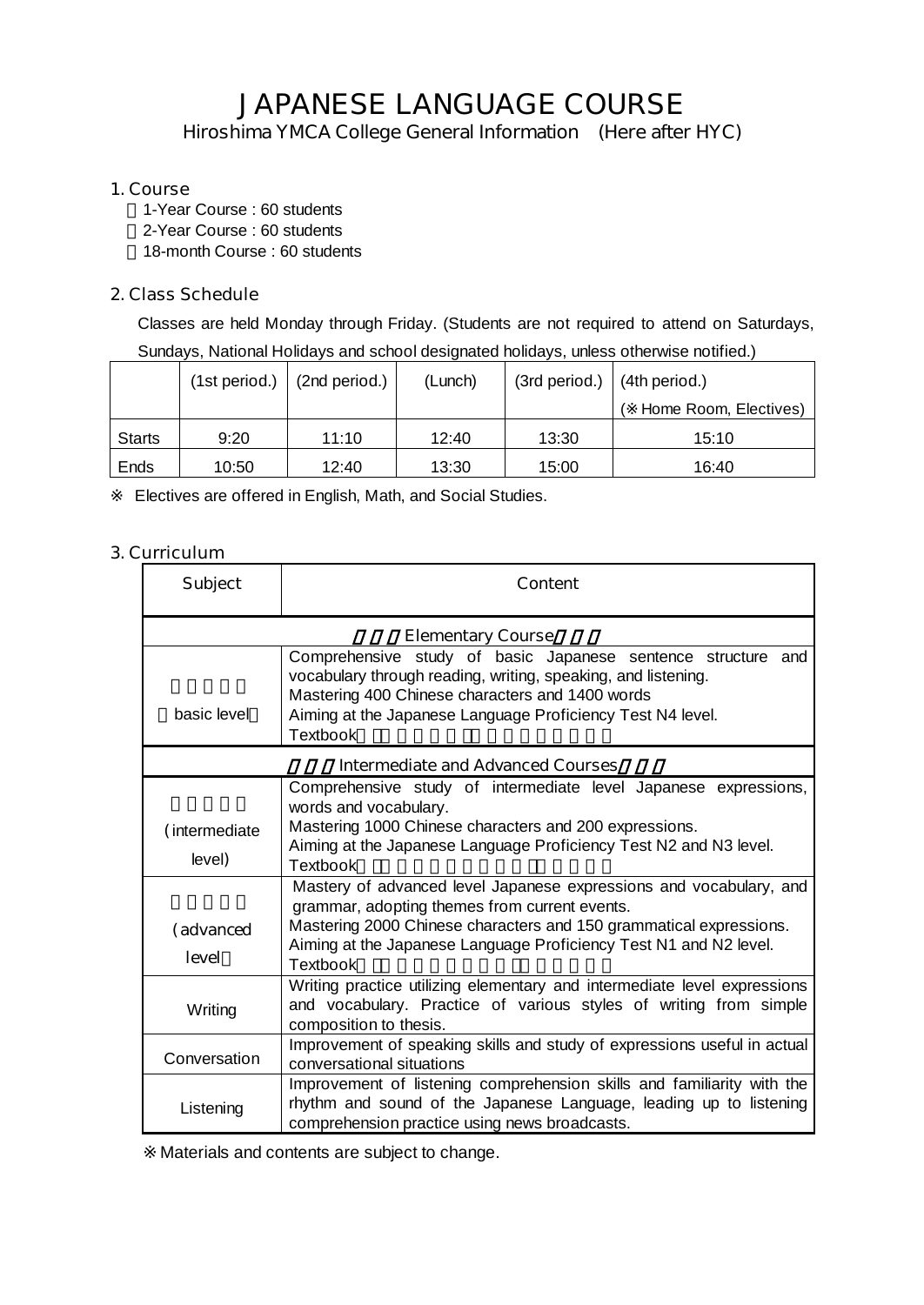## **4. Teaching Method**

Classes will be conducted in the Japanese language using the Direct Method. Textbooks, pictures, tapes, language laboratory equipment (L.L.) and videos are examples of materials to be utilized in class.

#### **5. Annual School Events**

Annual events include Entrance Ceremony, Placement Test and Orientation (Apr & Sep), Physical Examination (May & Oct), Sports Festival (Jun), the Examination for Japanese University Admission for International Students (Jun & Nov), the Japanese Proficiency Test (Jul & Dec) Regular class examinations (Sep & Jan), School Festival (Oct), Christmas Party (Dec), Project Presentation (Feb) and Graduation Ceremony (Mar). There are three annual holiday periods: Summer Holiday (Aug), Winter Holiday (middle of Dec beginning of Jan), and Spring Holiday (Feb Mar).

#### **6. Admission Requirements**

*Applicants must:*

- 1) Have completed 12 years of formal school education.
- 2) Have a resident of Hiroshima as a guarantor.
- 3) Be able to show proof of financial resources for tuition, other fees, and living expenses throughout the duration of the applicant's enrollment in this college.

## **7. Eligibility and Role of a Guarantor**

HYC requires the Guarantor to be someone who can assist a student in carrying out procedures for admission, in finding housing, and in providing guidance related to matters concerning daily life, etc. A guarantor must meet all of the conditions listed below

*The guarantor must:*

1) Be available for daily contact with the student and be able to come to school when necessary.

(Hiroshima City residents, and those living nearby, are preferred)

- 2) In the case of a foreign national residing in Japan, be employed and have the status of permanent resident or have resided in Japan for more than 2 years. (International students are not eligible to become guarantors.)
- 3) In the case of a foreign national residing in Japan, should be able to demonstrate a sufficient command of the Japanese language.
- 4) In the case a company or a public corporation, appoint a representative as guarantor.

*Role of the Guarantor*

- 1) To take on full responsibility for the student, including finding housing and dealing with matters concerning life in general while enrolled in the HYC.
- 2) In case the applicant does not remit school fees, the guarantor shall be responsible for their payment.

|                              | 6 months      | 1 year   | 2 year     | 1 year &<br>6 months |
|------------------------------|---------------|----------|------------|----------------------|
| Starting                     | April/October | April    | April      | October              |
| <b>Admission Fee</b>         | ¥100,000      | ¥100,000 | ¥100,000   | ¥100,000             |
| Tuition                      | ¥300,000      | ¥600,000 | ¥1,200,000 | ¥900,000             |
| <b>Teaching Material Fee</b> | ¥17,500       | ¥30,000  | ¥55,000    | ¥42,500              |
| <b>Insurance Fee</b>         | ¥4,000        | ¥7,500   | ¥15,000    | ¥11,500              |
| Total                        | ¥421,500      | ¥737,500 | ¥1,370,000 | ¥1,054,000           |

#### **8. School Expenses**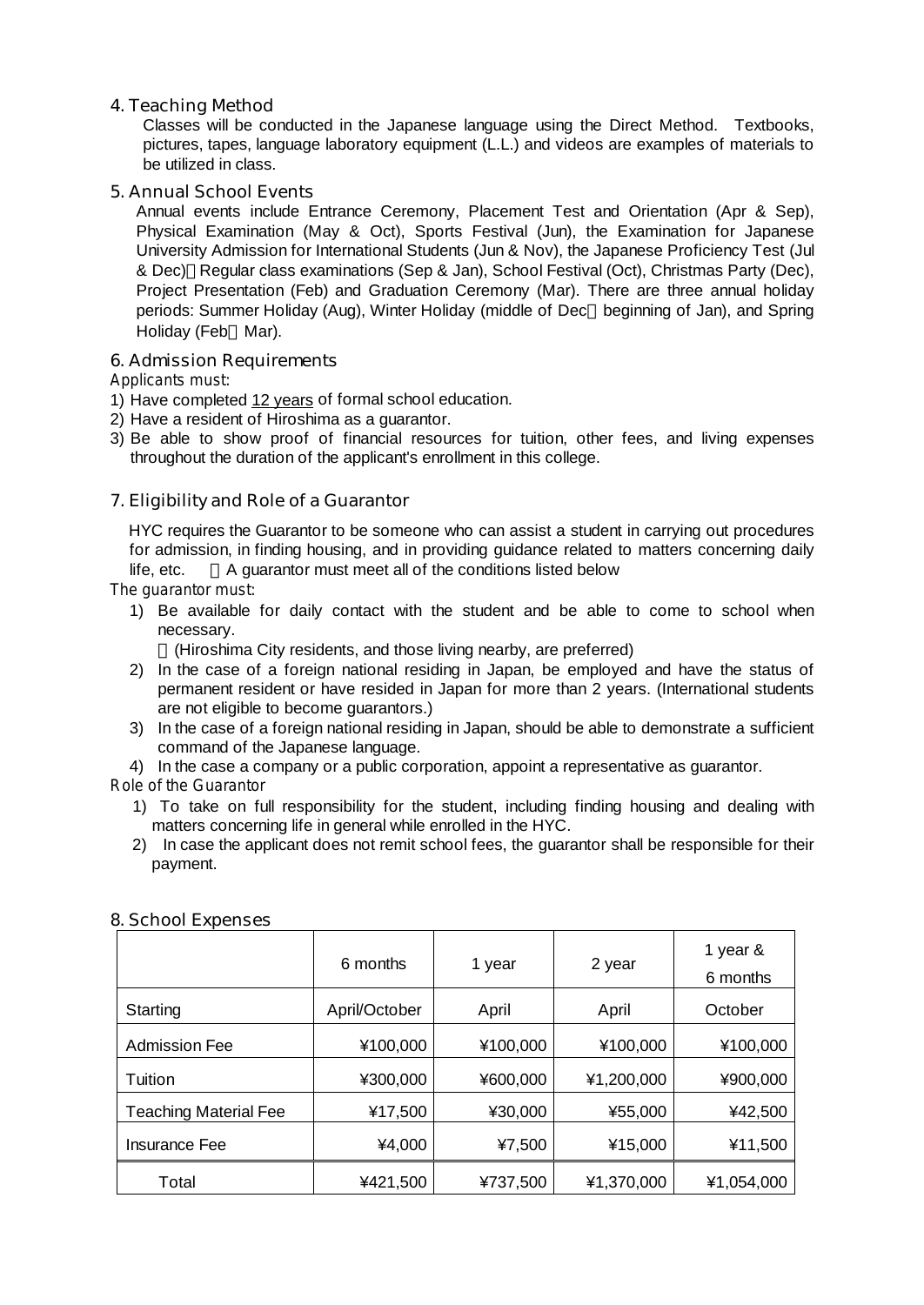#### ※**Method of Payment**

Payment is requested to be made either in person to the school office or remitted to the school's bank account using the appropriate bank transfer form. Dates for payment include the following:

## **Dates of Payment**

- (1) Admission Fee : Payment is due by the date designated by the HYC. (Usually within 2 weeks after the "Admission Certificate" is posted).
- (2) Tuition, Teaching material Fee and Insurance Fee

:The payments must be made in full by the day of the entrance ceremony.

No refunds will be made.

## **9. Application Procedures**

## **Application Period**

Starting April 2013 (1-Year and 2-Year Courses) : November 19, 2012 – March 30, 2013

Starting October 2013(18-month Course) :May 20, 2013 - August 31, 2013

Office hours : Monday through Friday 10:00 18:00

Saturday 10:00 17:00 (except holidays)

Please apply soon as we will stop accepting applications once we have filled the program.

#### **Application Document List**

- 1. Admission Application (Designated Form, completed by applicant)
- 2. Four photographs of the Applicant (4.0 cm  $\times$  3.0 cm) (Certified within 3 months of application. Please attach one photograph to the Admission Application.)
- 3. A copy of the Applicant's Passport (Front page and visa pages)
- 4. A copy of "Alien Registration Card"or "Resident Card"(both sides)
- 5. A copy of Health Insurance
- 6. Certificate of Graduation from High School or University, College
- 7. Certificate of Grade Report from High School or University, College
- 8. Certificate of Ability to Bear Expenses (Designated Form)
- 9. Certificate of Guarantee addressed to the Hiroshima YMCA (Designated Form)
- 10. Confirmation Regarding the Protection of Personal Information (Designated Form)

Applicants may be required to submit other documentation depending on their Status of Residence.

#### 《**Others**》

Upon receipt of applications, applicants will be sent an Admission Certificate and the procedures for admission. Applicants will be notified of the delivery period when they submit their applications.

After being admitted to the HYC, new students are expected to follow the set schedule and take part in classes and school events.

Short term admissions (up to 3 months) are possible. Please request information regarding the appropriate fees and course structure.

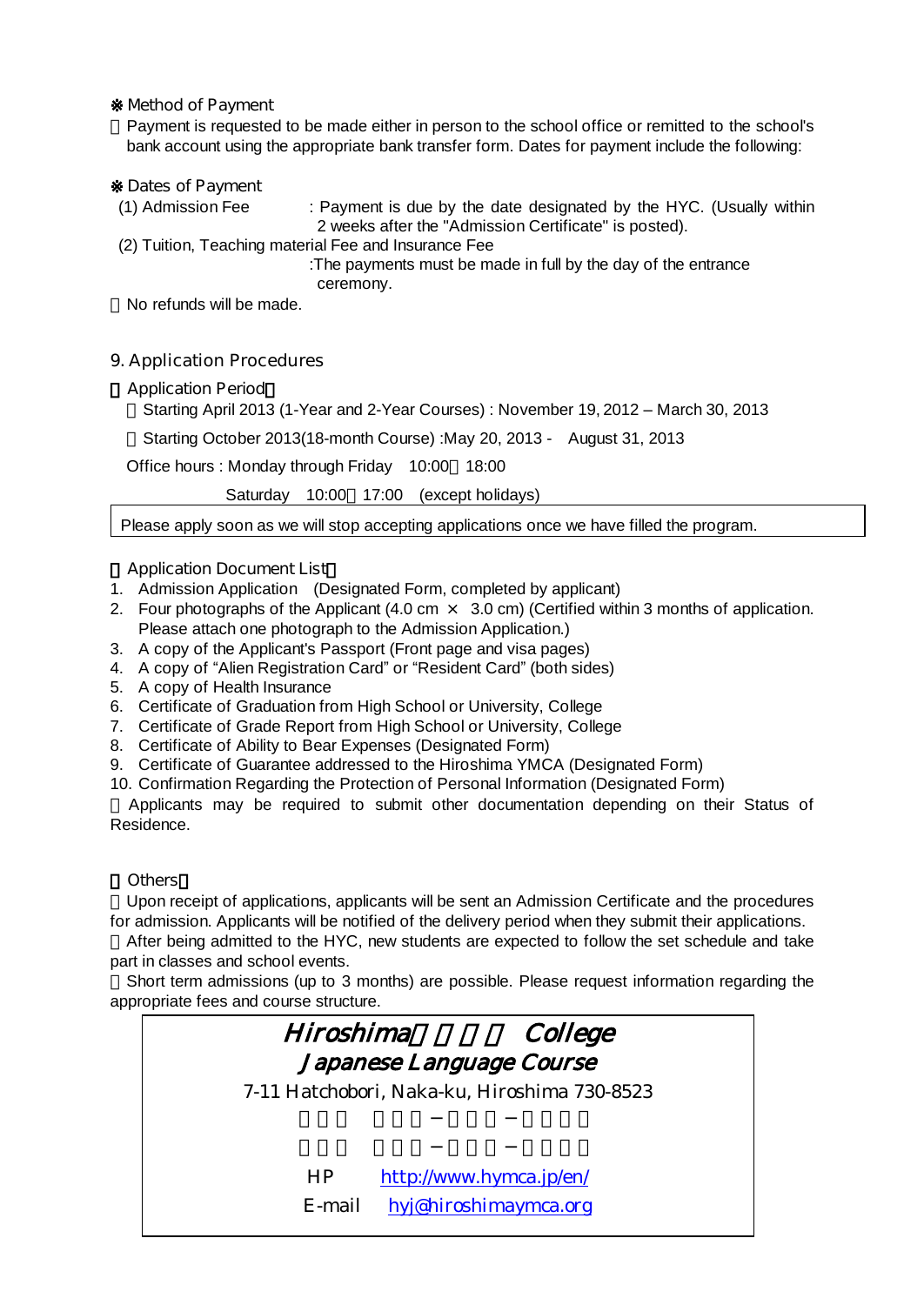## 广岛 YMCA 专门学校 日语专业

#### 1. 招生班级 包括留学生签证的学生

一年课程(只限于四月入学): 60名 两年课程(只限于四月入学):60 名 一年半课程(只限于十月入学): 60名

## 2. 上课时间 教学日程有变更的可能性

星期一到星期五上课 星期六,星期天,节假日及本校指定的休息日休息

|    |     | 第二节      | 午休        | 第三节        | 第四节班会       |  |
|----|-----|----------|-----------|------------|-------------|--|
|    | 第一节 |          |           |            | 选修科目        |  |
| 上课 | 20  |          | 40<br>12  | - 30<br>13 | - 10<br>l 5 |  |
| 下课 | 50  | 40<br>l2 | -30<br>13 | 00<br>15   | 40          |  |

还可以选择英语,数学和综合科目的专业课

### 3. 课程安排

| 科<br>目 | 容<br>内                               |  |  |  |  |  |  |  |
|--------|--------------------------------------|--|--|--|--|--|--|--|
|        | 初级班<br>* * *<br>* * *                |  |  |  |  |  |  |  |
| 综合日本语  | 通过读,写,听,说的综合方式来学习和掌握日语的基础句型及词汇       |  |  |  |  |  |  |  |
| (初级)   | (掌握 400个日文汉字以及 1400个左右日文单词)          |  |  |  |  |  |  |  |
|        | 以达到日语能力测验 N4 级水平为目标                  |  |  |  |  |  |  |  |
|        | 教材: 《初級日本語》(东京外国语大学)                 |  |  |  |  |  |  |  |
|        | ***中级,高级班***                         |  |  |  |  |  |  |  |
| 综合日本语  | 进行中级日语表达方式, 语法及词汇的综合练习和训练            |  |  |  |  |  |  |  |
| (中级)   | (掌握1000个左右的汉字, 以及200种新句型)            |  |  |  |  |  |  |  |
|        | 以达到日语能力测验 N2 , N3 级水平为目标             |  |  |  |  |  |  |  |
|        | 教材:《中級から学ぶ日本語》(研究社)                  |  |  |  |  |  |  |  |
| 综合日本语  | 从社会科学中选取主题, 学习和掌握高级日语文章及词汇           |  |  |  |  |  |  |  |
| (高级)   | (掌握2000个左右的汉字,以及150种新句型)             |  |  |  |  |  |  |  |
|        | 以达到日语能力测验 N1 , N2 级水平为目标             |  |  |  |  |  |  |  |
|        | 教材: 《上級 学ぶ日本語》 (研究社) 其他              |  |  |  |  |  |  |  |
| 作 文    | 运用初级及中级的词汇及表达方式,由简单的作文到小论文,练习各种形式的写作 |  |  |  |  |  |  |  |
| 话<br>会 | 培养会话能力, 学习实际交流中的各种表现                 |  |  |  |  |  |  |  |
| 听<br>力 | 从习惯日语的语音语调起, 到最终能进行新闻听解的练习           |  |  |  |  |  |  |  |

有变更教材的可能性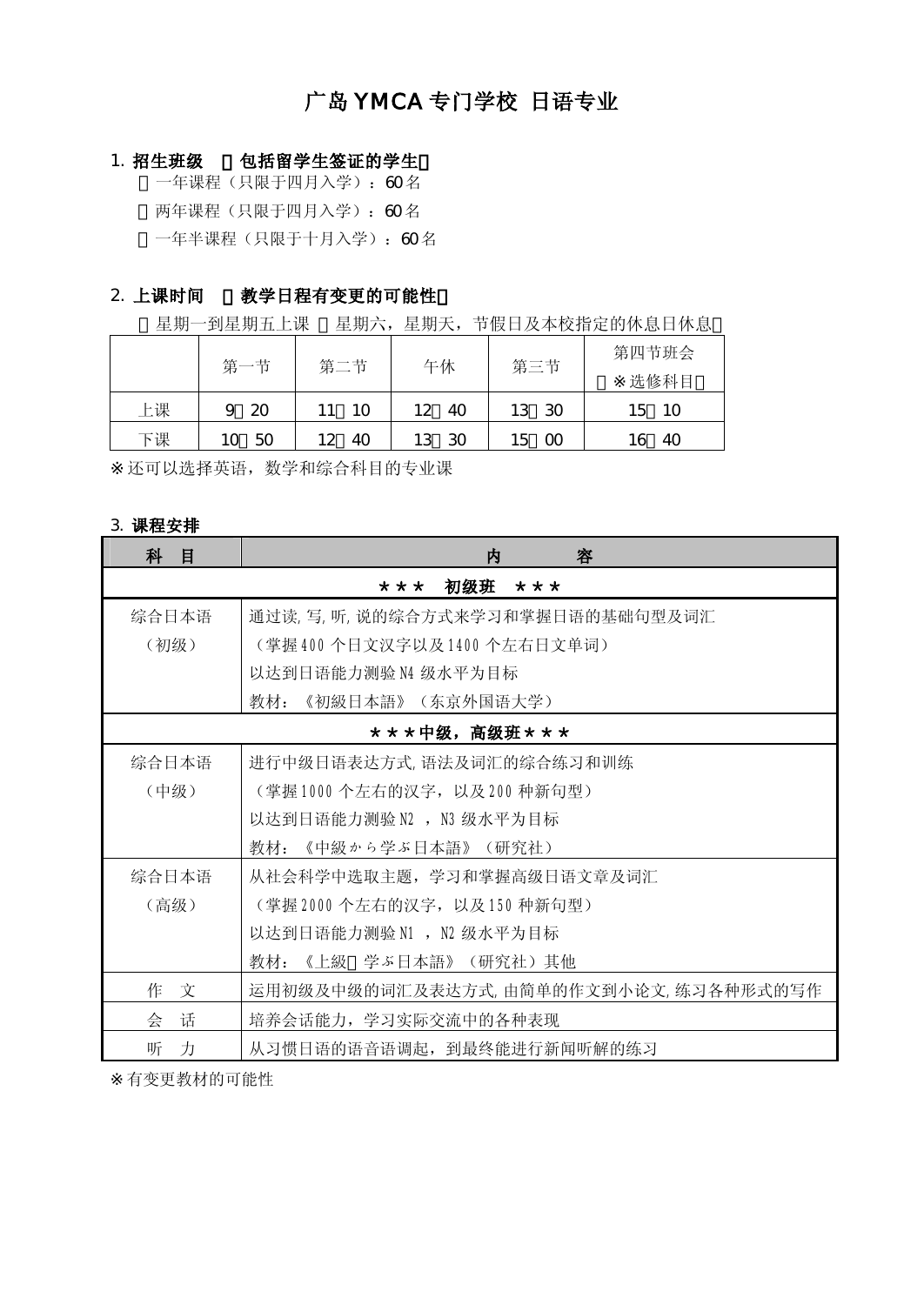#### 4. 上课方式

 上课一律用日语进行 直接授课法 使用教科书,图片教材,录音,视听系统,录像带等进 行授课。

#### 5. 每年的学校活动 为举行预定日期

开学典礼,分班考试,入学说明会(4 月 9 月), 健康诊断(5 月 10 月),运动会(6 月) 日本留学考试(6月 11月), 定期考试(9月 1月), 日语能力测试(7月 12月), 学园祭(10月),圣诞晚会(12月),发表会(2月),毕业典礼(3月),暑假(8月), 寒假(12 月中旬~1 月初旬) 春假(2 月~3 月)等

#### 6. 报名资格 提交申请时必须具备以下各项条件

修满 12 年以上正规学校教育者 有住在广岛市或者是广岛市近郊的身份保证人。 对本校的保证人 有能力支付在本校学习期间所有学费及生活费者

#### 7. 身份担保人的资格与义务

资格 必须具备以下条件。

必要时能来校,和学生保持日常的接触。 最好居住在广岛市及其近郊。 如果担保人是在日的外国人,其必须在广岛工作且在职 2 年以上者或在广岛工作且具有永 住定住等签证者。 留学生不能作担保人

如果担保人是在日的外国人, 必须能流利地使用日语对话

企业,公益法人等团体作保时,必须有一个代表人作保证人。

保证人的义务

担负留学生生活起居等一切所有的责任。 如果留学生不能缴纳费用,保证人代替付清。

|        | 六个月       | 一年        | 两年         | 一年半        |  |
|--------|-----------|-----------|------------|------------|--|
| 入学期    | /十月       | 四月        | 四月         | 十月         |  |
| 1. 入学费 | 100,000日元 | 100,000日元 | 100,000日元  | 100,000日元  |  |
| 2 教学费  | 300,000日元 | 600,000日元 | 1200,000日元 | 900,000日元  |  |
| 3 教材费  | 17,500日元  | 30,000日元  | 55,000日元   | 42,500日元   |  |
| 4 保险费  | 4,000     | 7,500     | 15,000     | 11,500     |  |
| 合计     | 421,500日元 | 737,500日元 | 1,37,000日元 | 1,054,00日元 |  |

| 8. 费用及交费方法 |
|------------|
|            |

学费缴纳办法

直接到本校办公室缴纳 或者请用银行汇款方式交付。